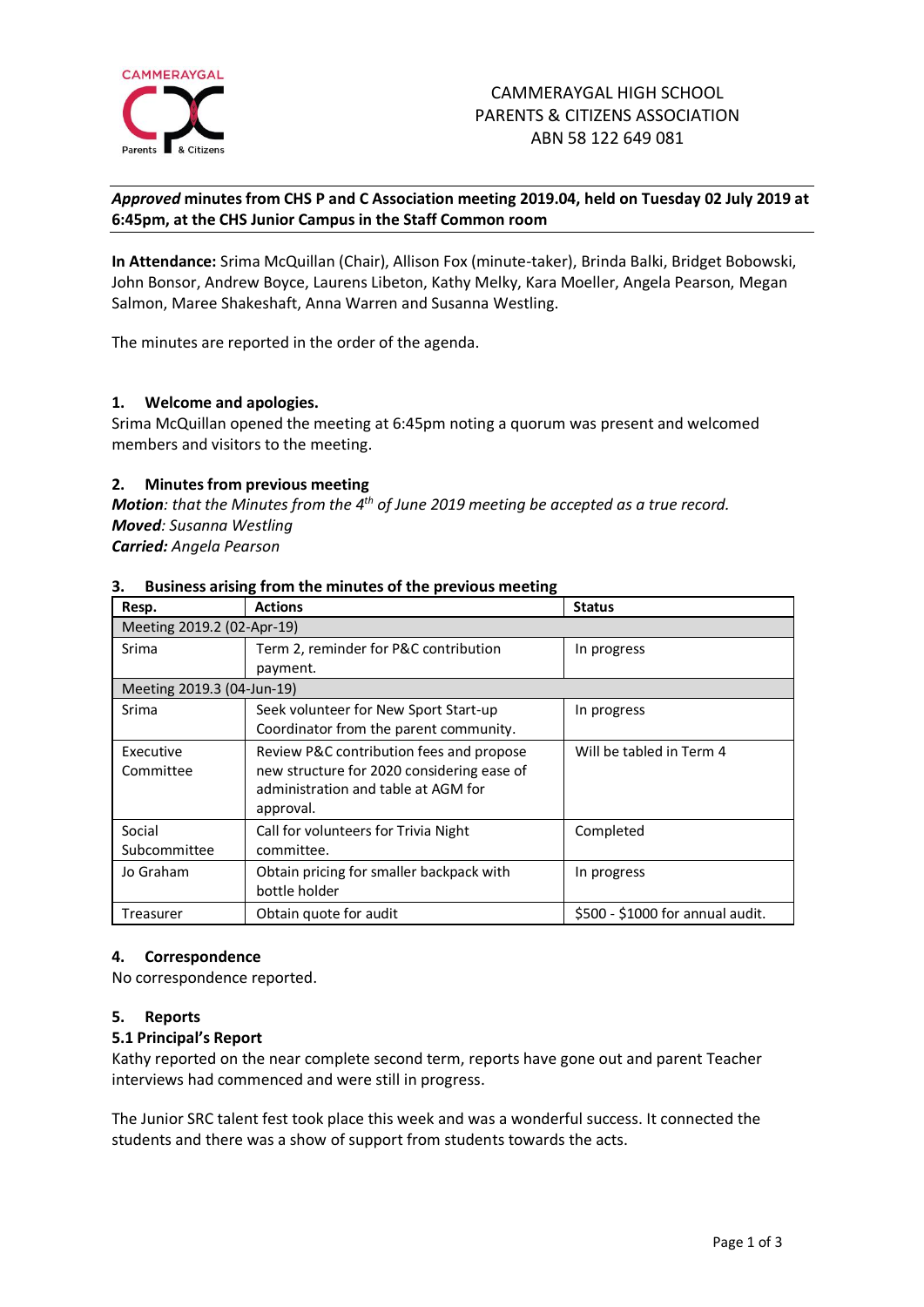

# CAMMERAYGAL HIGH SCHOOL PARENTS & CITIZENS ASSOCIATION ABN 58 122 649 081

Ms Stephanie Wagner is moving to Cairns for family reasons and will be leaving CHS at the end of this term. Ms Marlen Ghalloub will be relieving head teacher of Maths while a replacement is recruited.

Kathy reported the building of the hall was in its final stages and asked the P&C to consider supporting the fit out of audio-visual equipment at approx. \$90,000.

Early in Term 3, year 10 parent teacher interviews and mandatory attendance for students and parents regarding subject selection for Year 11. Year 8 will be selecting their Year 9 subjects in week 5.

# **5.2 President's report**

Srima reported there was still no volunteers for the trivia night or the new sports coordinator. Srima asked the P&C for ideas to encourage more volunteers to come forward to support initiatives especially in relation to Sport. Without parents volunteering to support current programs there will need to be a reduction in the programs offered to students.

There are 2-3 teaching positions coming up and any parents interested in being on the panel should contact Srima.

# **5.3 Treasurer's report**

Angela tabled the June P&L and balance sheet reports. Angela reported that the School Administrator is currently on leave and the P&C invoiced funds would be followed up again next term.

Angela is currently working on preparing the 2018 accounts for audit, once complete will organise for prior year audits to be completed.

# **5.4 Subcommittee report**

Wellbeing subcommittee reported the upcoming Paul Dillon workshops will be held in the senior campus in October this year. It will be targeted at parents of senior kids but open to all parents.

# **6. General Business**

# **6.1 Junior SRC Funding Request**

The junior SRC presented the funding requests as tabled.

# *Motion: The P&C approve funding up to \$710 for an SRC led movie night.*

*Moved: Susanna Westling Carried: Angela Pearson*

# *Motion: The P&C approve funding up to \$580 for an SRC led trivia night.*

*Moved: Anna Warren Carried: Bridget Bobowski*

# *Motion: The P&C approve \$150 for gift vouchers as prizes for the SRC led Talent Quest. Moved: Anna Warren*

*Carried: Brinda Balki*

**6.2 Upcoming social events**